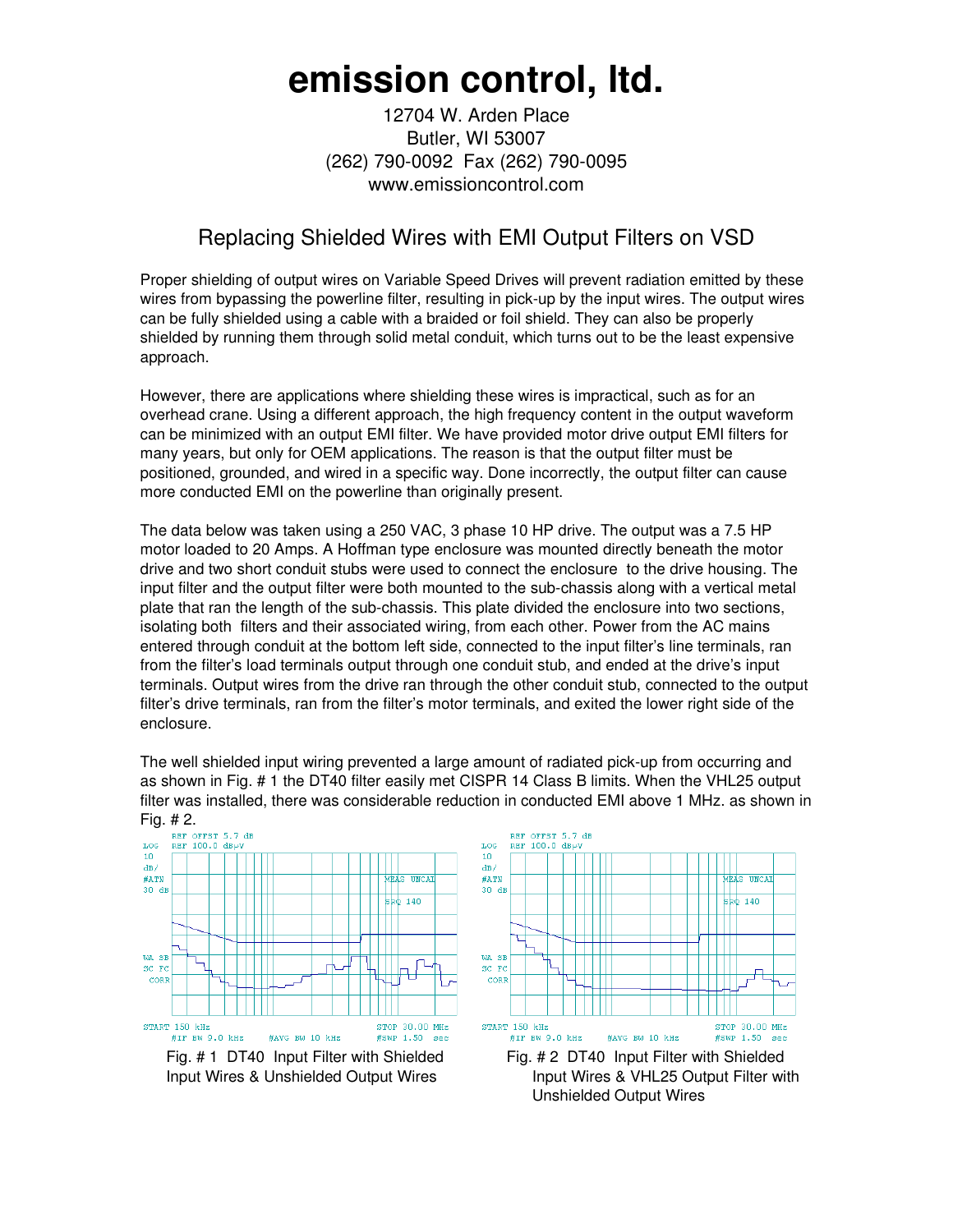## **emission control, ltd.**

12704 W. Arden Place Butler, WI 53007 (262) 790-0092 Fax (262) 790-0095 www.emissioncontrol.com

This reduction did not occur without a penalty. Comparing Fig # 1 to Fig. # 2 in the 150 kHz. to 700 kHz. frequency range, there is an increased level of EMI, by as much as 6 dB at 150 kHz.

The output filter is bypassing a large amount of high frequency energy to ground. This reduces the RF energy on the output wires but increases the RF on the ground plane and hence somewhat increases the conducted noise present on the powerline. This is the main reason that we recommend going to a higher performance input powerline filter whenever an output filter is used in the system. If an "L" section input filter (eg. DL40) was being used to meet the Class B emission limit, adding an output filter could easily raise emission levels above that specification. It would be necessary to switch to a "T" section input filter (eg. DT40) if compliance must be maintained.

The design of an output filter is a fine balancing act in the selection of the filter's cutoff frequency. Too low a cutoff frequency will waste valuable power, which should be going to the motor. Too high a cutoff frequency and there will be insufficient attenuation in the lower RF spectrum which is usually considered the AM broadcast band. The filter must be properly mounted not only for RF grounding but also for proper heat sinking to maintain case temperatures.

In another experiment, the DT40 filter was swapped for a special custom filter. Shown in Fig. # 3 and # 4, the extremely low cutoff frequency of this input powerline filter was able to provide sufficient attenuation so that the low frequencies were unaffected with the addition of the output filter to the system.





 Input Wires & Unshielded Output Wires Wires & VHL25 Output Filter w / Unshielded Output Wires

Test results were excellent, but the more expensive custom filter was really overkill for this application. Since the specification limit was already met using a catalog filter, there was no need to go with a custom filter.